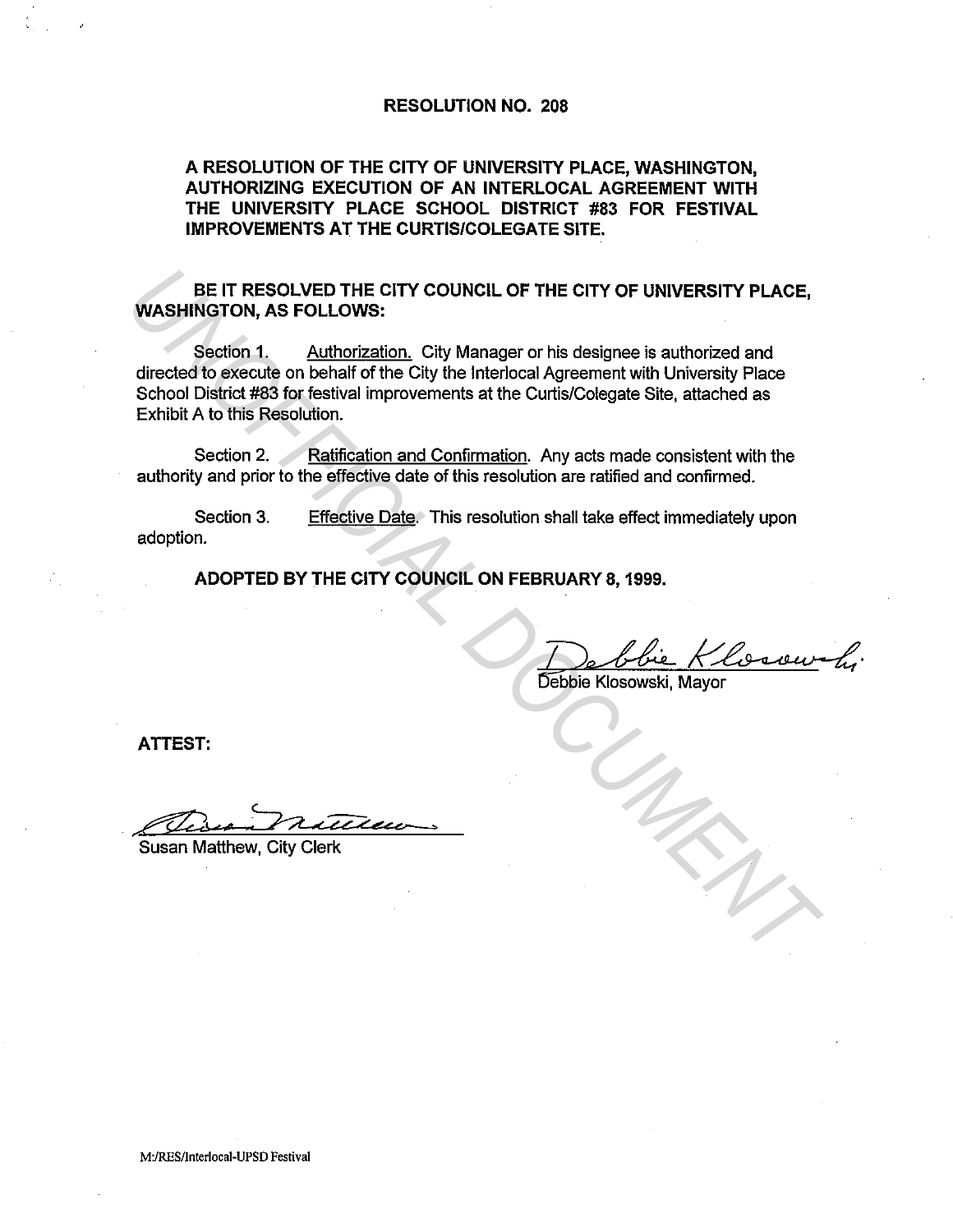#### INTERLOCAL AGREEMENT BETWEEN THE CITY OF UNIVERSITY PLACE AND THE UNIVERSITY PLACE SCHOOL DISTRICT # 83 FOR FESTIVAL CAPITAL IMPROVEMENTS AT THE CURTIS/COLEGATE SITE

THIS AGREEMENT, made and entered into this \_\_ day of \_\_ 1999, by and between the CITY OF UNIVERSITY PLACE, a municipal corporation, herein referred to as the "CITY," and the UNIVERSITY PLACE SCHOOL DISTRICT #83, herein referred to as the "DISTRICT" WITNESSETH:

WHEREAS, said governing bodies are authorized to enter into agreements with each other, and to do any and things necessary or convenient to aid and cooperate in providing for community events and educational opportunities on City park and School District properties;

WHEREAS, in the interest of providing the best services with the least possible expenditure of public funds, full cooperation between the City and District is necessary;

WHEREAS, the City wishes to make certain improvements at City expense on school property to support City parks and Festival events;

WHEREAS, the District wishes to make School facilities available to support community events such as the Festival;

WHEREAS, the Festival improvements would be made on both City and District owned lands and be available for both City and District sponsored events;

WHEREAS, the City and District have the authority to enter into their agreement pursuant to the Interlocal Cooperation Act Chapter 39.34.030 RCW;

NOW THEREFORE, in consideration of the premises, said City and said District do now agree to cooperate with each other in carrying out the above purposes, and to that end do agree as follows:

## I. DESCRIPTION OF IMPROVEMENTS

The City shall contract with the District to make agreed upon electrical, water and future sewer line improvements in the Curtis/Colegate parking lot to provide additional power and water for the Community Festival and other City or District sponsored events.

The improvements required by the Interlocal Agreement will be made to existing District facilities. The improvements should be constructed by the District and reimbursed by the City. A "dry" pressure line for future sewer service shall also be installed for a possible restroom and outdoor stage facility.

#### II. COMPENSATION AND MAINTENANCE

The City shall reimburse the District for all direct project improvement costs, including engineering. The reimbursement shall not exceed \$30,000.00, including engineering. Both parties will review the cost estimates for the project and determine whether to proceed after reviewing cost estimates. The City and the District shall each pay for the electric and water costs associated with their events. WHEREAS, said governing boties are authorized to enter into agreements with each other, and to educational opportunities on Chyrard and cooperation in providing for community events and detacational poportunities on Chyrar

#### III. FESTIVAL AND CITY EVENTS

The District agrees to continue to make the Curtis/Colegate facilities available to the Community Festival for a minimum of three (3) days each Summer and for any other such City sponsored events as the District and City may agree. The District may also use said improvements for School sponsored events not in conflict with City scheduled events.

#### IV. INDEMNIFICATION

Each party agrees to indemnify, defend and hold harmless the other and all its officers, agents, employees and consultants from and against any and all claims, losses or liability, including